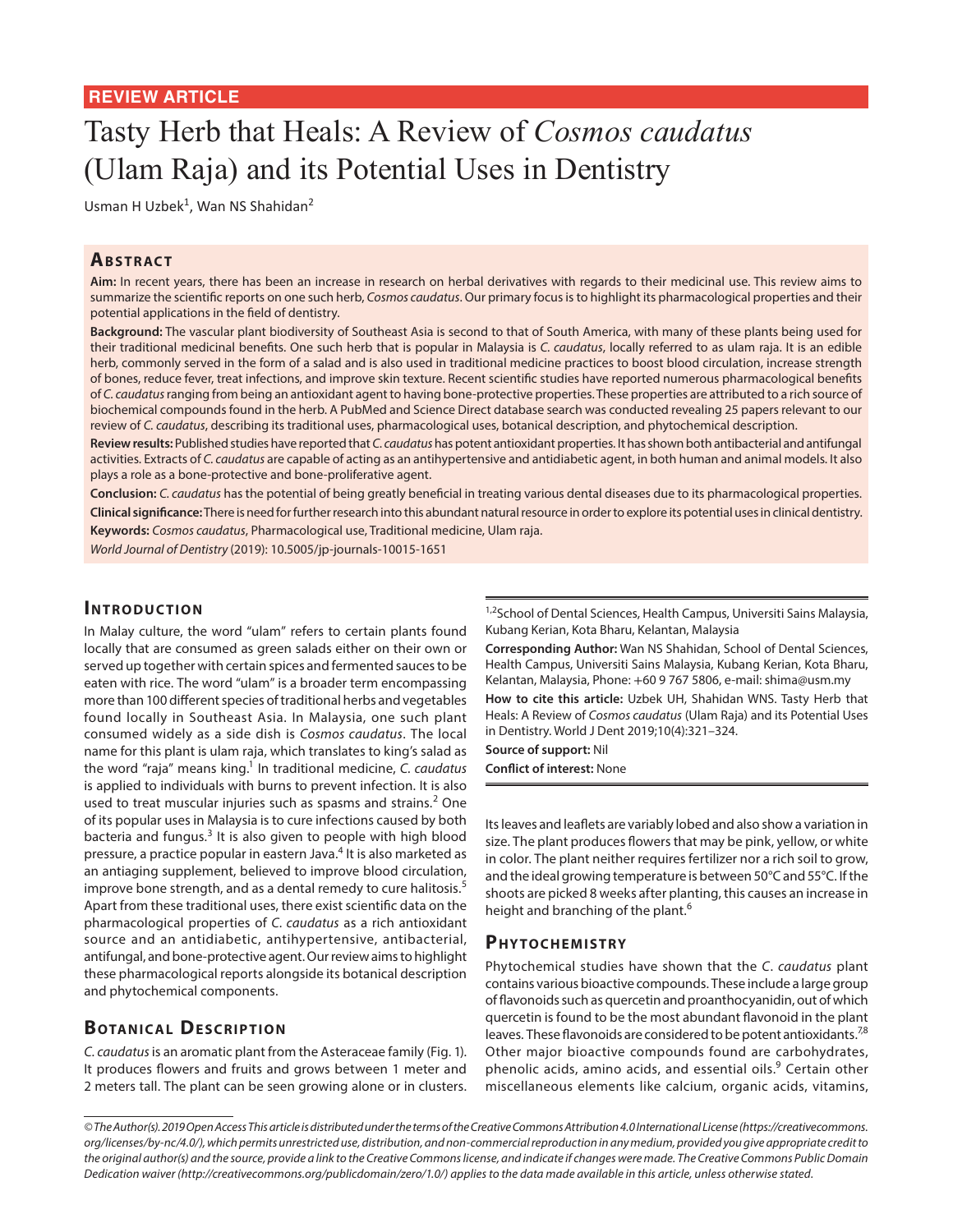

**Fig. 1:** *C. caudatus* plant in Kota Bharu, Malaysia. Photographed by author, June 2019

mineral quaternary ammonium salt, sugar acids, and carotenoids are also present.<sup>3</sup>

# **PHARMACOLOGICAL REPORTS**

#### **Antioxidant Activity**

Studies have shown that *C. caudatus* contains a variety of bioactive chemicals with strong antioxidant properties. Over 20 antioxidants are discovered to be present in this herb. The major antioxidants belong to a number of proanthocyanidins, classified as flavonoids, which, as dimers, exist through numerous compounds.<sup>9,10</sup> Apart from flavonoids, phenolic compounds are present in *C. caudatus*, which are also antioxidants.<sup>8</sup> In a comparative study, *C. caudatus* showed the highest antioxidant activity among five of the most widely consumed ulam in Malaysia that were "selom" (*Oenanthe javanica*), curry leaf (*Murraya koenigii*), "pegaga" (*Centella asiatica*), ulam raja, and the seeds of "petai" (Parkia speciosa).<sup>1</sup> In a similar study, *C. caudatus* was ranked highest in antioxidant activity among three other local herbs, *Persicaria hydropiper, Centella asiatica*, and *Artemisia argyi,* which was evaluated by ferric reducing antioxidant power (FRAP) assays.<sup>8</sup>

The antioxidant capacity of a fresh sample of a 100 g *C. caudatus* was reported to have 2,400 mg L-ascorbic acid equivalent antioxidant capacity (AEAC), which is considered to be extremely high. $11$ 

As the name implies, a molecule that can inhibit the oxidation of another molecule is termed as an antioxidant. Free radicals are produced as result of molecule oxidation, accumulation of which can cause cell damage or cell death by damaging the cellular RNA, DNA, and proteins. Majority of these free radicals are unstable molecules that contain oxygen and are termed as "reactive oxygen species" (ROS). By reacting with the oxygen of these free radicals, the antioxidants cause their deactivation, thus preventing them from attacking human cells. Hence, these antioxidants play a pivotal role in disease prevention and control.12 Therefore, *C. caudatus* as a pharmacological agent can play a significant role in the potential reduction of oxidative damage that occurs in dental conditions such as gingivitis, periodontitis, and peri-implantitis.<sup>13</sup> Similarly, many commonly used dental restorative materials produce free radicals like bleaching agents, composite fillings, ceramic restorations, intracanal medicaments, and dental implants.<sup>14</sup> Therefore, the antioxidant potential of *C. caudatus* carries great value in the field of restorative dentistry. Another potential application of the antioxidant property of *C. caudatus* can be applied in the case of oral cancers. It has been reported that antioxidant flavonoids present in *C. caudatus* have the ability to reduce cell growth and proliferation of oral carcinomas, a benefit that can be applied in treating oral cancer.<sup>15</sup>

#### **Antibacterial Activity and Antifungal Activity**

A study conducted by Rasdi et al.<sup>5</sup> tested *n*-hexane, diethyl ether, and ethanol extracts of *C. caudatus* against the fungus, *Candida albicans*; gram-positive bacteria, *Bacillus subtilis* and *Staphylococcus aureus*; and gram-negative bacteria, *Escherichia coli* and *Pseudomonas aeruginosa*, utilizing the method of disk diffusion. The extracts demonstrated a significant inhibitory action against all five microorganisms at minimal inhibitory concentrations of 25 mg/mL for *n*-hexane, 6.25 mg/mL for diethyl ether, and 6.25 mg/mL for ethanol.

In a separate study, ethanol extract of *C. caudatus* was found to be active against *Proteus mirabilis* Salmonella species, *Listeria monocytogenes*, *Salmonella typhimurium*, *Staphylococcus aureus*, and *Vibrio cholera*. 8 Microorganisms such as *Lactobacillus acidophilus*, *Pseudomonas aeruginosa*, *Streptococcus mutans*, *Staphylococcus aureus*, *Bacillus subtilis*, and *Escherichia coli* are responsible for causing dental caries and periodontal disease.<sup>16</sup> The stated studies indicate that *C. caudatus* possesses the potential of fighting and controlling microbial plaque that lies at the root of dental caries, gingivitis, and periodontitis.

*Candida* species has been identified as the normal flora of the oral and gastrointestinal tract.<sup>17</sup> The principal most virulent species responsible for human oral mycoses is *C. albicans*, which manifest as opportunistic infections in immunocompromised patients. Treatment comprises oral antifungal drugs in the form of lozenges, pastilles, and oral suspensions, which act locally.18 *C. caudatus* is mostly consumed orally in Southeast Asia, $1$  which is the same route as the antifungal drugs described above. Therefore, keeping this common factor in view, there is a need to study the antifungal effects of *C. caudatus* preparation locally in the oral cavity.

# **ANTIDIABETIC EFFECTS**

*C. caudatus* extract-treated obese rats demonstrated a marked decrease in plasma blood glucose levels in comparison to that of the control group over a period of 1 month.<sup>19</sup> Loh et al.<sup>20</sup> reported inhibitory activity of the *C. caudatus* extract against the enzymes α-glucosidase and α-amylase, with higher inhibitory levels seen in the former.

A 8-week randomized controlled study reported an improvement in plasma blood glucose of type II diabetic patients who were given supplements of *C. caudatus*. In this study, a reduction was also seen in the level of serum fasting insulin. An improvement in insulin resistance was denoted by a decrease in HOMA-IR and an increase in QUICKI, which denoted an improvement in insulin sensitivity. These results indicate a positive antidiabetic effect of *C. caudatus* over a short period of time. This study also concluded that *C. caudatus* was safe to consume as no side effects were reported.<sup>21</sup>

The dental implications of having high blood sugar level put an individual at risk of developing dental caries, gingivitis, periodontitis, thrush, and xerostomia.22 As dental professionals we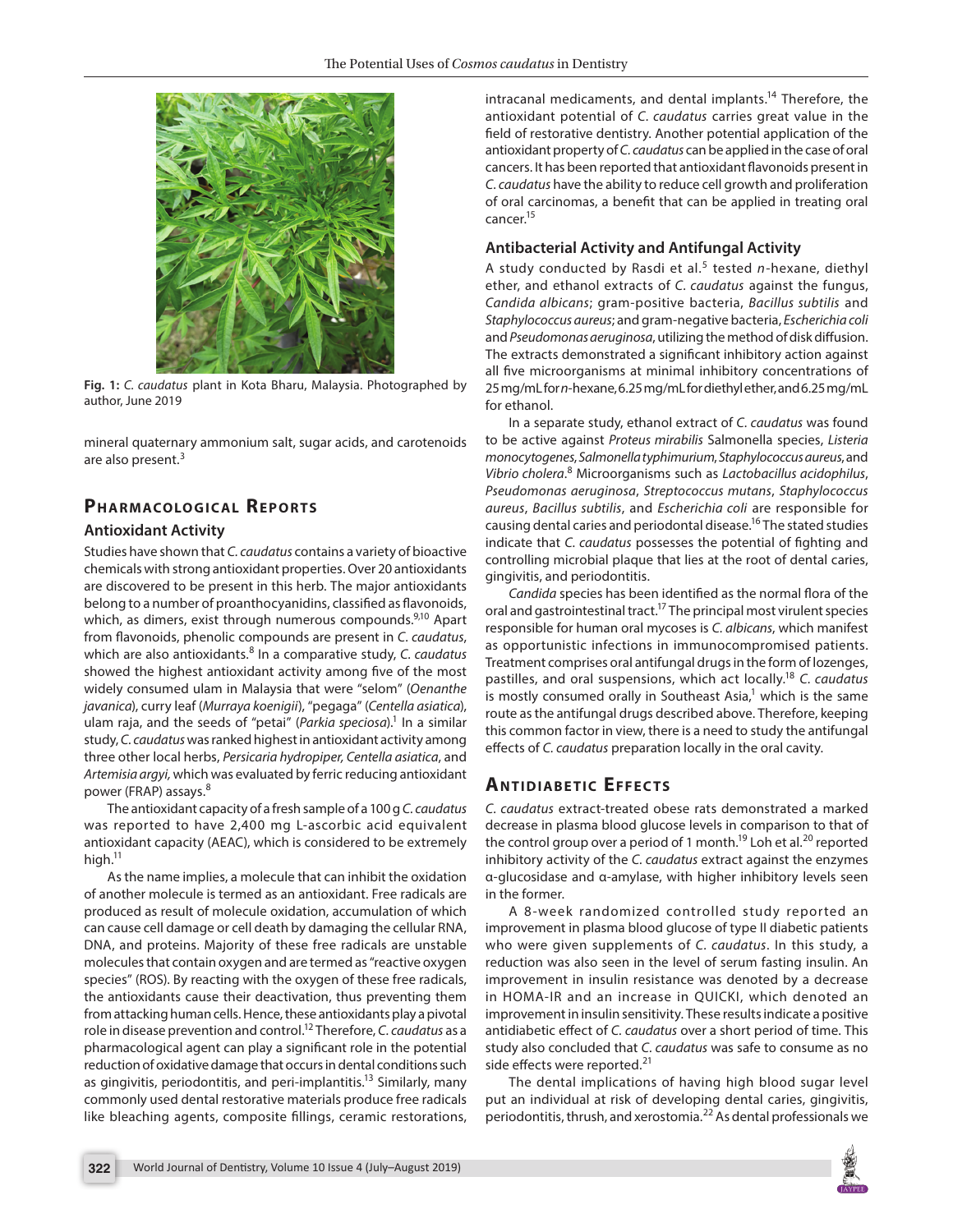frequently deal with diabetic patients, thus there is a need to find new treatment modalities such as *C. caudatus* supplements to help control diabetes and its negative oral implications.

#### **Antihypertensive Effects**

The antihypertensive effects of *C. caudatus* as an aqueous extract were reported in a study carried out on rats that were given sodium chloride treatment and an adrenaline treatment. In the sodium chloride-treated rats (500 mg/kg and 1,000 mg/kg), there was a decrease in the stroke volume similar to that which is seen in treatment with antihypertensive drugs captopril and hydrochlorothiazide. In the adrenaline-treated cases (500 mg/ kg and 1,000 mg/kg), inhibition of adrenaline induced increase of heartbeat and stroke volume was reported.<sup>23</sup> Separately, the dichloromethane extract of *C. Caudatus in vitro* demonstrated a moderate suppression of the angiotensin-converting enzyme.<sup>20</sup> These results are indicative of the potential of *C. caudatus* as an antihypertensive agent. Antihypertensive drugs such as ACE inhibitors can cause xerostomia, and calcium channel blockers can cause gingival hyperplasia. Similarly, oral lichenoid reactions are seen with captopril and propranolol. Furthermore, local anesthetic toxicity and cardiovascular changes with the epinephrinecontaining local anesthetics are seen with nonselective  $\beta$ -blockers.<sup>24</sup> Dentists' management of hypertension encompasses recognizing the disease, knowing its various treatment options, and fully assessing the risks posed during dental treatment. *C. caudatus* promises an adjunct treatment modality for this condition that needs to be explored further.

#### **Antiosteoporotic Effect**

Two studies published a year apart from the same authors used *C*. *caudatus* as an aqueous extract on ovariectomized rats, a model that is used to depict bone loss in postmenopausal women.<sup>25,26</sup>

The first study reported an improvement in bone volume, trabecular number, and separation to levels prior to removal of the ovaries. This result is superior in comparison to the treatment with 1% calcium in term of trabecular separation and trabecular number. In the latter study, treatment with the *C. caudatus* extract exhibited an increased volume of osteoid, a higher labeled surface, an increased mineral oppositional rate, and a higher surface value of osteoblasts. This study concluded that *C. caudatus* had a better effect on osteoid volume compared to 1% calcium. These studies indicate valuable potential of *C. caudatus* as a boneprotective and bone-proliferative resource. This knowledge can be applied in today's dental practice as evidence exists that osteoporosis is associated with oral conditions such as tooth loss, periodontal disease, difficulty in creation of dental prosthesis, temporomandibular joint disorders, and an increase in fracture risk. This option may also be of great value to explore with regards to approaching the bisphosphonate-related osteonecrosis of jaws, a difficult and complex disease to treat by dentists.<sup>27</sup>

# **CONCLUSION**

Dentistry of today requires a multidisciplinary approach in treating oral diseases. Naturally derived plant products are gaining traction worldwide as a new avenue for treating various diseases. One such natural herb popular for its medicinal use locally in Malaysia is *C. caudatus* or ulam raja. Various scientific studies have reported on the pharmacological benefits of *C. caudatus*, which carry great potential value for application in clinical dentistry.

Due to the abundance of this natural resource, there is a necessity to exploit its potential benefits through further research. The compounds contained within this resource show great promise for it to emerge as a new and novel treatment option. Therefore, today's dentists need to explore all such options so as to offer the most optimum treatment regimen to the patients.

#### **REFERENCES**

- 1. Reihani S, Azhar M. Antioxidant activity and total phenolic content in extracts of selected traditional Malay salads (Ulam). Int Food Res J 2012;19(4):1439–1444.
- 2. Umberto Q. CRC world dictionary of medicinal and poisonous plants; 2012.
- 3. Bodeker G, Salleh H, Shekar S. Health and beauty from the rainforest: Malaysian traditions of ramuan. Biotropics Ramuan; 2009.
- 4. Burkill IH. A dictionary of the economic products of the Malay Peninsula. 2nd ed., 1966.
- 5. Rasdi NH, Samah OA, Sule A, et al. Antimicrobial studies of Cosmos caudatus kunth.(compositae). J Med Plant Res 2010;4(8):669–673.
- 6. Moshawih S, Cheema M, Ahmad Z, et al. A comprehensive review on Cosmos caudatus (Ulam raja): pharmacology, ethnopharmacology, and phytochemistry. Int Res J Edu Sci 2017;1(1):14–31.
- 7. Mediani A, Abas F, Khatib A, et al. 1H-NMR-based metabolomics approach to understanding the drying effects on the phytochemicals in Cosmos caudatus. Food Res Int 2012;49(2):763–770. DOI: 10.1016/ j.foodres.2012.09.022.
- 8. Lee TK, Vairappan CS. Antioxidant, antibacterial and cytotoxic activities of essential oils and ethanol extracts of selected South East Asian herbs. J Med Plants Res 2011;5(21):5284–5290.
- 9. Shui G, Leong LP, Wong SP. Rapid screening and characterisation of antioxidants of Cosmos caudatus using liquid chromatography coupled with mass spectrometry. J Chromatogr B 2005;827(1): 127–138. DOI: 10.1016/j.jchromb.2005.07.029.
- 10. Mustafa RA, Hamid AA, Mohamed S, et al. Total phenolic compounds, flavonoids, and radical scavenging activity of 21 selected tropical plants. J Food Sci 2010;75(1):28–35. DOI: 10.1111/j.1750- 3841.2009.01401.x.
- 11. Leong LP, Shui G. An investigation of antioxidant capacity of fruits in Singapore markets. Food Chem 2002;76(1):69–75. DOI: 10.1016/ S0308-8146(01)00251-5.
- 12. Aksakalli S. Antioxidants in dentistry: Review of literature. Dentistry 2013;4(1):1–3. DOI: 10.4172/2161-1122.1000181.
- 13. Carnelio S, Khan SA, Rodrigues G. Definite, probable or dubious: antioxidants trilogy in clinical dentistry. Br Dent J 2008;204(1):29–32. DOI: 10.1038/bdj.2007.1186.
- 14. Patel S, Hans MK, Chander S, et al. Antioxidants in endodontics: A strategic review. J Clin Diagn Res 2015;9(5):12–17. DOI: 10.7860/ JCDR/2015/12903.5944.
- 15. King M, Chatelain K, Farris D, et al. Oral squamous cell carcinoma proliferative phenotype is modulated by proanthocyanidins: a potential prevention and treatment alternative for oral cancer. BMC Complement Altern Med 2007;7(1):22–27. DOI: 10.1186/1472-6882-7- 22.
- 16. Emmanuel R, Palanisamy S, Chen SM. Antimicrobial efficacy of green synthesized drug blended silver nanoparticles against dental caries and periodontal disease causing microorganisms. Mater Sci Eng C 2015;5(6):374–379. DOI: 10.1016/j.msec.2015.06.033.
- 17. Saeed S, Hasan S, Parmar SS. Conventional and Recent Diagnostic Aids in oral Candidal Infections: A Brief overview. Biomed Pharmacol J 2017;10(1):419–426. DOI: 10.13005/bpj/1124.
- 18. McCullough MJ, Savage NW. Oral candidosis and the therapeutic use of antifungal agents in dentistry. Aust Dent J 2005;50:S36–S39. DOI: 10.1111/j.1834-7819.2005.tb00383.x.
- 19. Vikneswari P, Hamid AA, Amin I, et al. Effect of Cosmos caudatus Kunth leaves on the lipid profile of a hyperlipidemia-induced animal model. J Food Chem Nutr 2014;2(1):43–51.